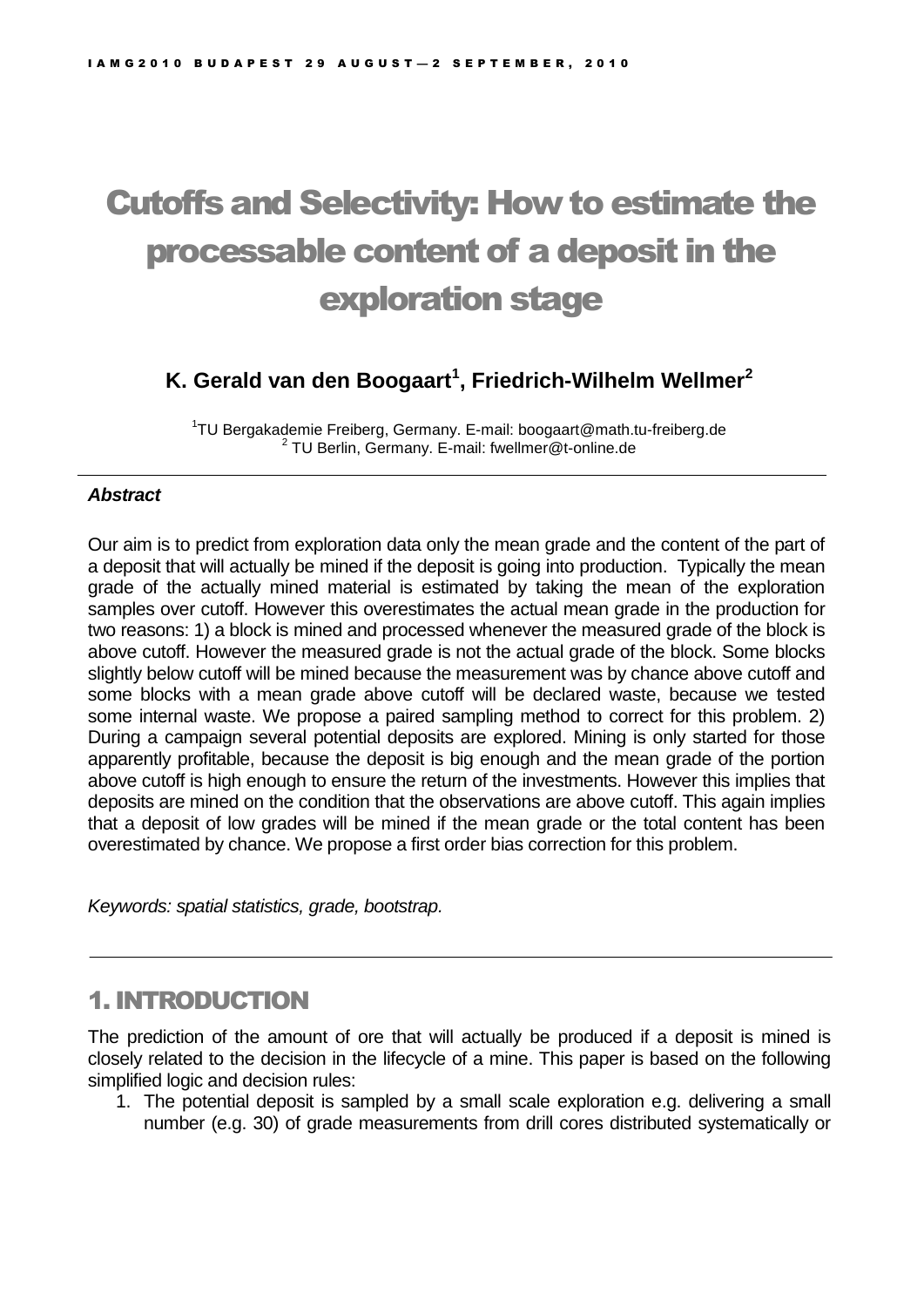randomly over the area of the potential deposit. For mathematical simplicity we will assume a random sampling of block centers, to ensure unbiasedness

- 2. Based on the estimated mean grade and estimated portion of the deposit a decision is taken whether or not the deposit to mine. The paper focuses on statistical prediction methods, which can be used in this step to predict the final results in the last steps unbiasedly.
- 3. During production each potential mining block is sampled. We assume that these samples have the same support as samples in the exploration phase and that there is one sample per mining block. Similar effects show up with other decision schemes such as using multiple samples per block in production phase, but corresponding bias correction need to be subject to further research.
- 4. Each mining block is mined and processed if and only if its measured grade is above some profitability cutoff c. For the sake of simplicity we will assume for this paper, that the decision of processing is done separately and with the same cutoff for each mining block.
- 5. Processing costs are affine linear dependent of the tonnage processed, i.e. capacity of the mine. Processing will produce revenues of the raw material affine linearly dependent on the average grade of the material processed.
- 6. The actual final cash flow of the mine consists of the initial investments, the revenue for every ton of the final raw material produced minus the costs for every ton of ore mined and processed .

In the exploration phase of a deposit it is quite problematic to predict the total amount of the raw material that would actually be mined later. A first approximation is to multiply the total size of the deposit by the mean of the grades of the exploration samples. This is an unbiased predictor of the actual amount in the deposit. However due to the cutoff not everything is processed. Thus this first predictor overestimates the actual production. This problem can be adjusted for, by multiplying with the portion of material above cutoff. However this predictor underestimates the production because the mean grade of the actually mined material is higher than the average material in the deposit, as intended by applying the cutoff. It is thus common practice to multiply the tonnage above cutoff with the mean of measurements above cutoff, to predict the production in early exploration (e.g. Wellmer 1997). However surprisingly it has been repeatedly observed that predictions often overestimates the actual grade encountered in production (King 1982).

We have to identify two simple mathematical reasons why this predictor applied to a real world mine is still biased:

### **1. Block selection bias**

It does not respect the fact that a block is not mined, if it is above cutoff, but if it looks being above cutoff. Actual production will thus process material below cutoff and miss material above cutoff.

### **2. Deposit selection bias**

The second reason is linked to the fact that a mine is only going into production if it looks being profitable. If we start out exploring ten possible mining sites, all equal and slightly under the profitability limit, one of them might by chance look profitable.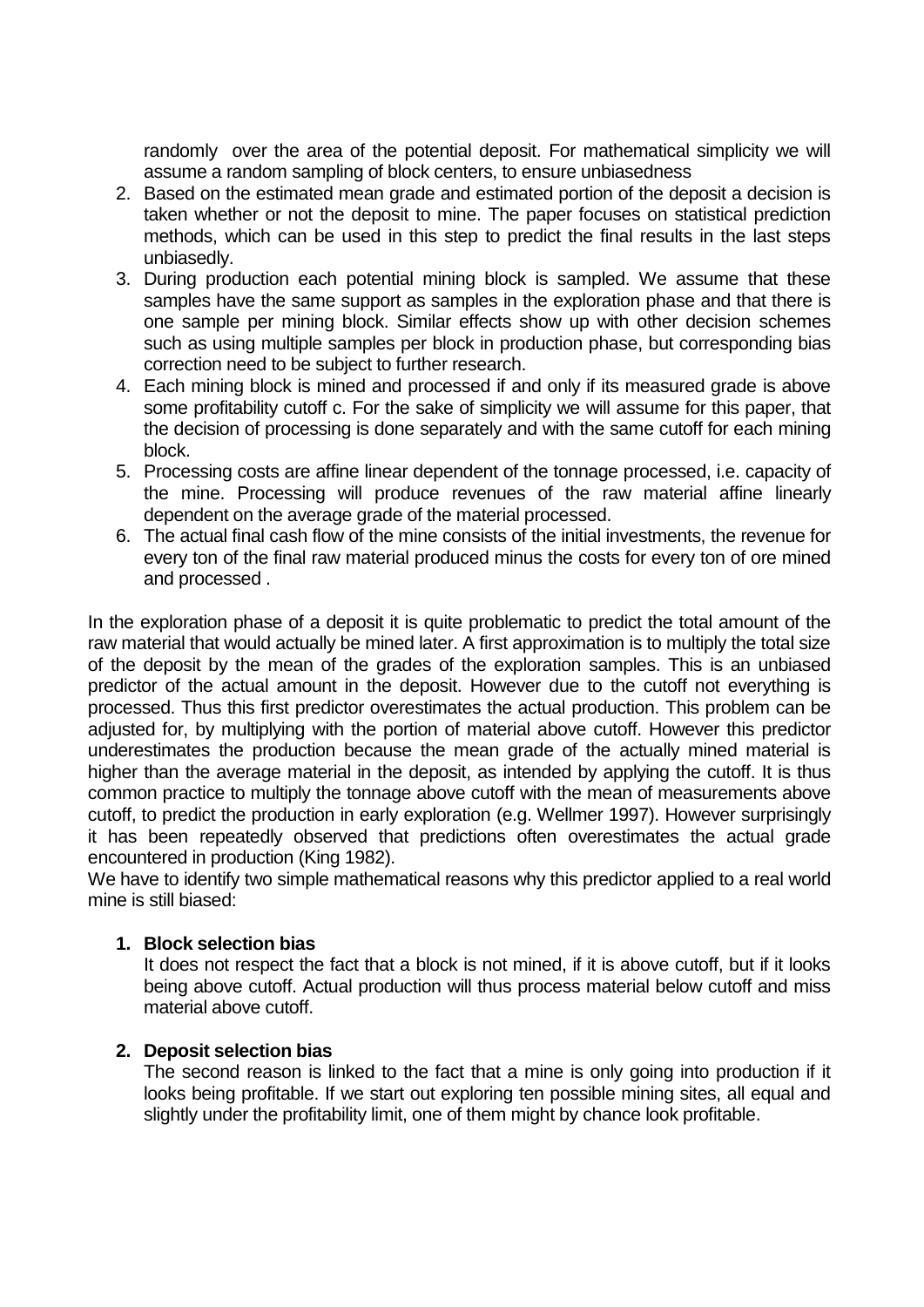Figure 1 demonstrates a simulated example setting: Panel (a) shows a simulated concentration field. Blue areas are below the cutoff 1. Red areas are above cutoff. The brighter the colors the higher is the values. The simulation is a log-Gaussian random field with a spherical variogram for the logs with nugget=0.06, sill=0.2, and range 1 with log-mean=0. All simulations are done in R (R 2010) using a direct Cholesky-based simulation method (Cressie 1993).





(b) corresponding mean block grades and local measurements

(c) 30 measurement locations in a random sampling of block centers,

(d) 30 measurement locations from 15 sampling pairs use

Panel (b) shows the mean grade in the blocks and in the center of the block the grade which would be measured in the middle of the block. During production a block will be mined and processed if and only if a sample taken in the center of the block has a grade above the example cutoff c=1. Due to the random variation of values within the block for some blocks the measurement the mean grade of the block and of the measurement might be on different sides of the cutoff. In the example five blue measurements in red blocks would prevent the mining of these blocks that could have been mined profitable if we would have known their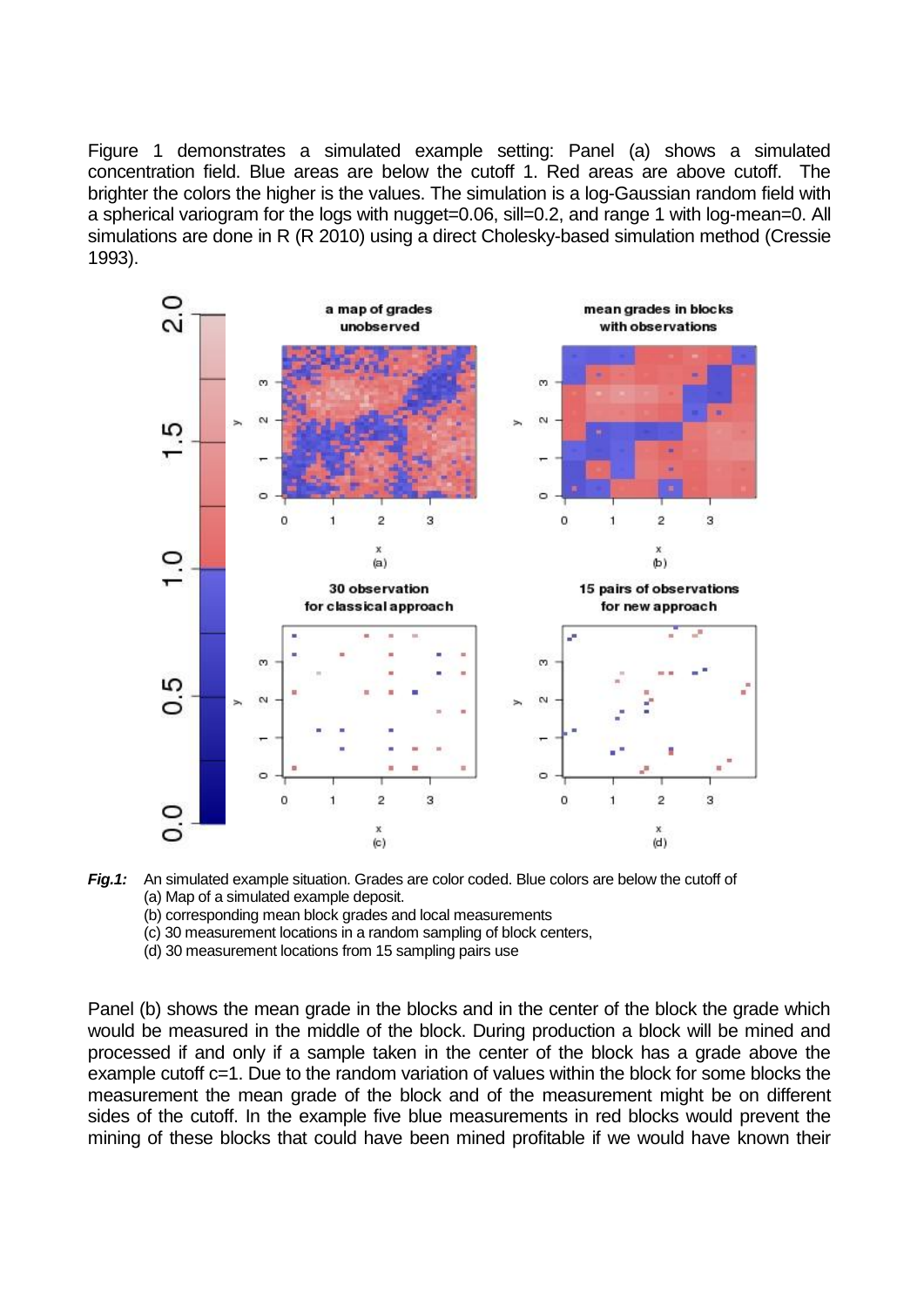true mean grade. The three red observations in otherwise blue blocks correspond to blocks that would be mined despite their low values simply because we would believe them to be above cutoff.

Panel (c) shows the measurement locations in a random selection of block centers simulating a classical exploration campaign of 30 samples. Only exploration observations are available to decide on the value of the mine and the start of production. Panel (d) shows the measurement locations of pairs of randomly selected block centers and a second measurement randomly distributed in the same block, simulating a paired sampling exploration campaign as proposed later in this paper. The color coding in panels (c) and (d) show the actually measured values. For the evaluation of the deposit before we have actually decided on starting to mine the deposit we would need to predict the mean grade of the material that would be mined and the total content of the deposit that will be produced.

### 2. The Block Selection Bias

Figures 2 shows for the same simulated example a scatterplot the mean block grades against the grades we would measure taking a sample in the middle of each potential mining block.



*Fig.2:* The reason for the bias introduced by selecting the blocks according to a cutoff.

Due to spatial variation and measurement errors these two values are not the same and do not follow precisely the y=x line, which is drawn as a gray dashed line, separating the blocks that will be processed (green) from those that will not (red). Only blocks with measurements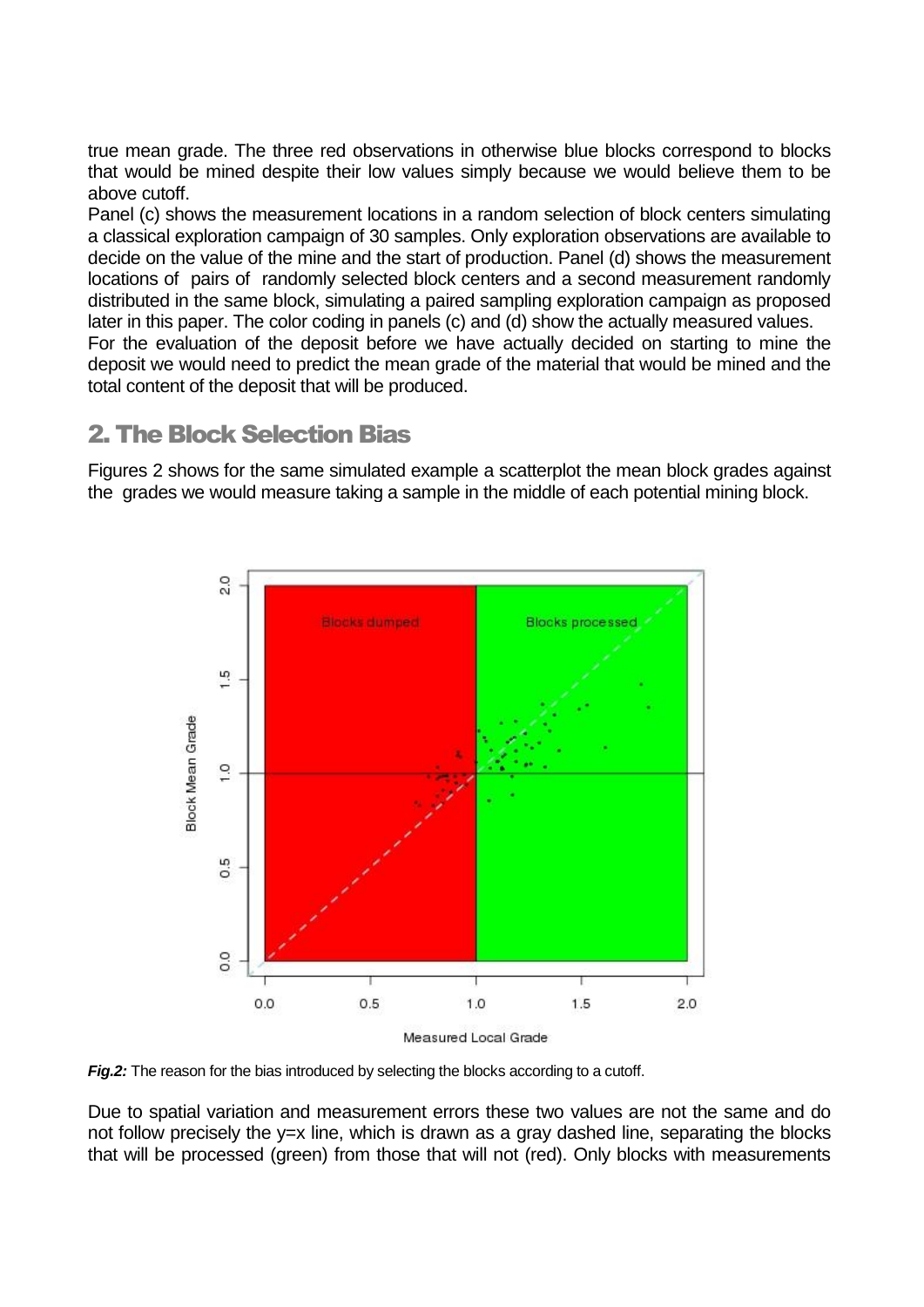above the cutoff will be send to processing. Although most blocks are correctly classified, some blocks with below cutoff average grade will be processed and we will loose some blocks with average grades slightly above cutoff simply because the measurements were below cutoff. Obviously the expectation of the average grades of the blocks processed is thus lower than the average observation above cutoff but higher than the average grade of the mine. Figure 3 demonstrates the results we would get for different grade fields. 1000 simulated realizations of grade fields are drawn. For each grade field six parameters are computed.



#### 1000 Simulated Situations with classical sampling

*Fig.3:* The bias of the classical estimators

Each of the six notched boxplot shows the 1000 different results in the 1000 simulations. Be reminded that the notch is something like a confidence interval for the median, meaning that non overlapping notches prove things to be shifted (Chambers et al. 1983). Each of the boxplot is symmetric such that the median can be taken as a robust estimate of the mean. The parameters are:

- "Mean Deposit" corresponds to the true mean in the actual area of the deposit. This is never observed in real live, but can easily be computed for simulated deposits and is the quantity unbiasedly estimated by the mean of the measured values.
- "Mean Exploration" corresponds to the mean of the measured values in the deposits. The unbiasedness is exemplified in the similar median of the first two boxplots.
- "Mean Grade Production" is the mean of the grade of the blocks that would be mined based on their center observation being over cutoff. This information is typically only available after the deposit has been completely mined. It is obviously higher than the mean grade of the deposit due to the selection of blocks processed.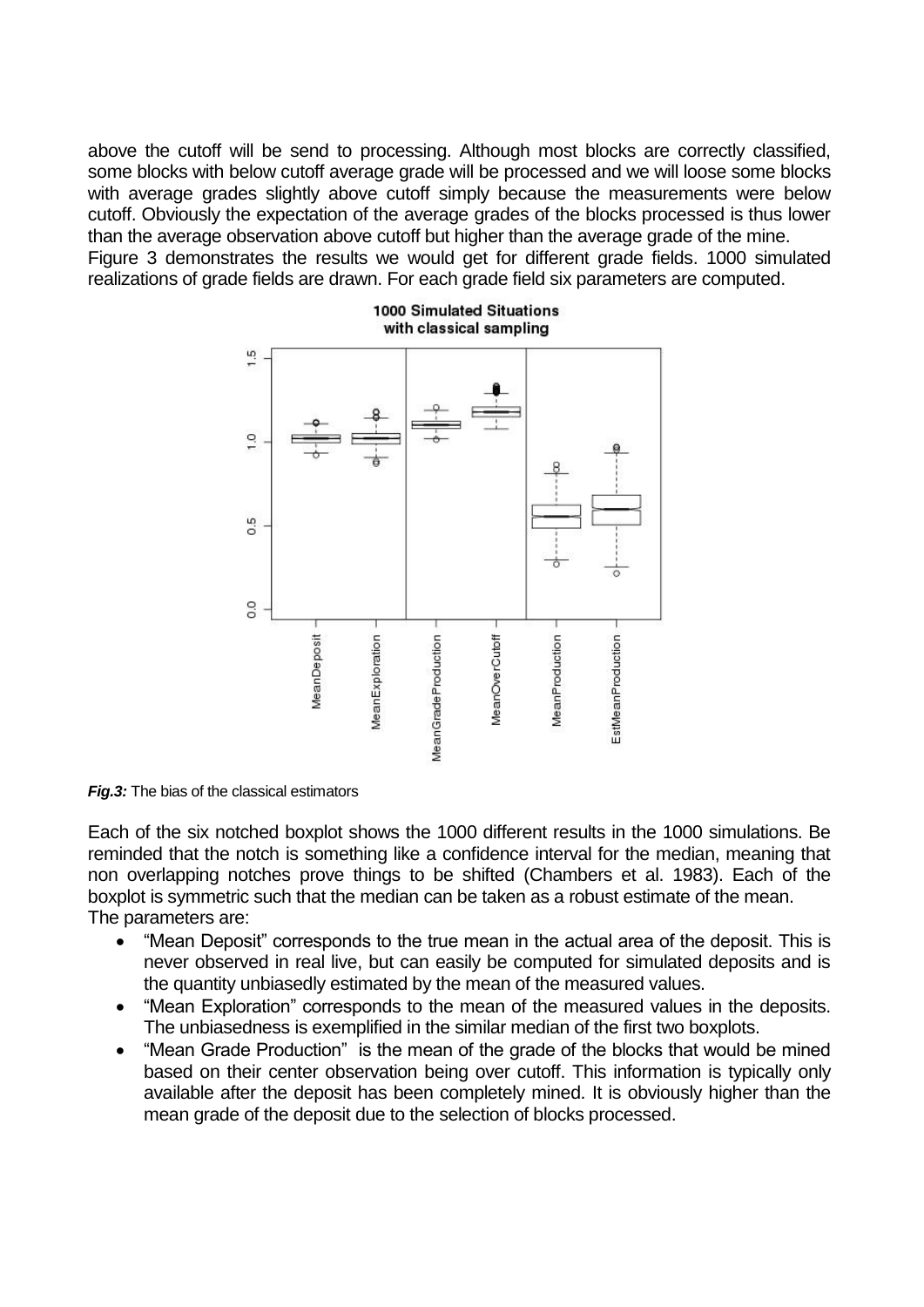- "Mean Over Cutoff" is the mean of the subset of exploration observations above cutoff. It is the usual estimate for "Mean Grade Production" but obviously biased in favor of too higher grades. In the example the bias has a similar magnitude as the underestimation bias of using the unconditional average grade of the exploration samples "Mean Exploration".
- "Mean Production" is "Mean Grade Production" multiplied with the portion of blocks actually mined. Multiplied with the actual total tonnage of the explored volume it would give the total economically usable content of the deposit.
- "Estimated production" is the observed "Mean Over Cutoff" multiplied with the portion of the exploration measurements above cutoff, which is the classical prediction for "Mean Production". The not overlapping notches of the symmetric boxplot shows that this quantity overestimates the "Mean Production"

# 3. CORRECTING FOR THE BLOCK SELECTION BIAS

To provide an unbiased prediction of the mean grade of the blocks processed we need to find out the average of the block average of the blocks which would be selected. This sounds next to impossible since it is unobservable and depends on the full distribution of the random grade field and is not a function of its mean or covariance function. A state of the art approach might be to fit a random fields model and to compute the conditional mining result by conditional simulation (compare e.g. Dimitrakopoulos&Ramazan 2008).

The block average of the blocks mined based on a grade measurement at a specific location of the block can however be predicted unbiasedly by the grade at a random location in this block. We thus propose to consider each exploration measurement as a potential measurement of the production phase used to decide whether or not the block is processed. In each of these imaginary sampled blocks we need a second observation at a random location. Conditionally on the first measurement being above cutoff the conditional expectation of the second measurement is now the conditional expectation of the block average. The mean of these observations thus unbiasedly predicts the average grade of the mining blocks which will be processed. If the distribution of the relative location difference of the production phase measurement and a random location in the block is symmetric or if the random field is assumed to be isotropic, the roles of the two measurements can be exchanged and we can add to the conditional dataset those first measurements where the second measurement is above cutoff. Although the two parts of the dataset would not be independent, averages are still unbiased. This approach calls for a different strategy of sampling, where pairs of two measurements with a specific distribution of relative locations are taken. We call this the **paired sampling strategy**.

With this new sampling we can predict the average grade of the blocks mined unbiasedly as the average of those exploration observations, for which the other observation in the pair is above cutoff. The expected "Mean Production" of the mine can be estimated unbiasedly by this average multiplied with the portion of these exploration measurements above cutoff. This is indeed the same as assigning zero production to each of the virtual mining blocks with a production measurement below cutoff and averaging over blocks with random location in the mine.

This is exemplified in Figure 4. It is like Figure 3, but using paired sampling and adding the proposed corrected estimators "Mean Other Over Cutoff " estimating "MeanGradeProdcution" and "Better Estimated Mean Production" for "MeanProduction". "Mean Other Over Cutoff" is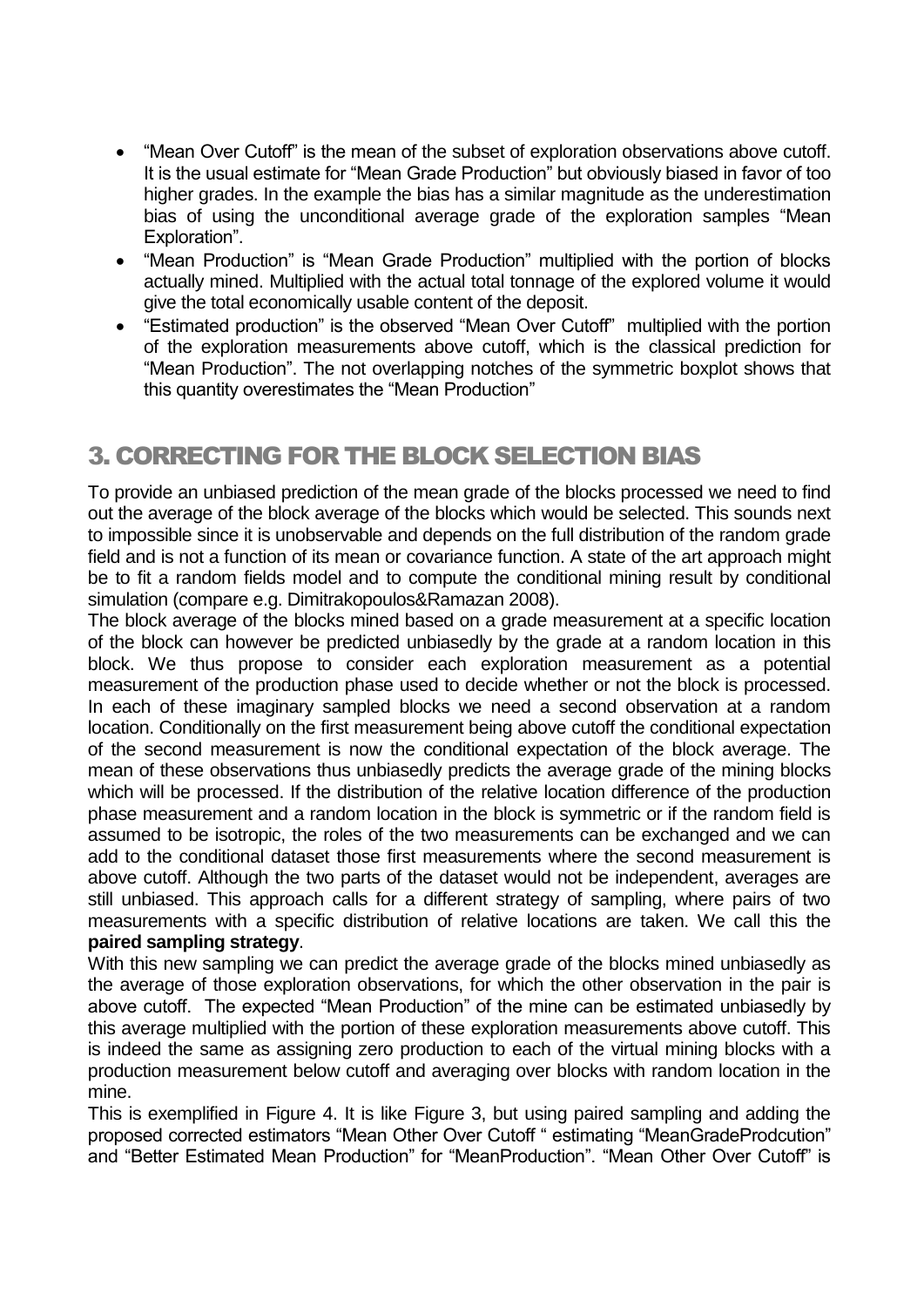the mean of the values where the other observations in the pair is over cutoff. The simulation shows clearly that the bias is practically removed compared with the classical "Mean Over Cutoff" estimate. "Better Estimator Mean Production" is the "Mean Other Over Cutoff" estimator multiplied with the average portion of observations in the exploration measurements. Again the bias is visually removed.

These predictions do not include the deposit selection correction and no deposit selection is done in this simulation. Mining only those deposits, where the estimated Mean Production is above cutoff however introduces a second kind of bias.

For the same spatial coverage we need twice as many measurements in a paired sampling campaign than in a classical campaign. We could thus only afford half as many pairs as we had sample before. This does not reduce the number of samples taking part in the averages, as each pair can show up in the average up to two times. However it induces a strong correlation between the observations increasing the variances of the estimates.´ For the sake of comparision the paired sampling simulations has thus been done with only 15 pairs of measurements. Comparison of figure 3 and 4 shows a slight increase in variation, which is however small in comparison to the reduction in bias.



1000 Simulated Situations with paired sampling

*Fig.4:* Effects of the correction for block selection bias.

## 4. THE DEPOSIT SELECTION BIAS

Let us start from a simple mental experiment. Assume we have an big exploration area, where we detected several similar anomalies hinting to potential deposits. All of these subareas are geologically similar and – although we do not know for now- slightly below the limit to support a profitable mining operation. However since the grades on block level vary a considerable portion of paired measurements will show values above our cutoff. For each subarea the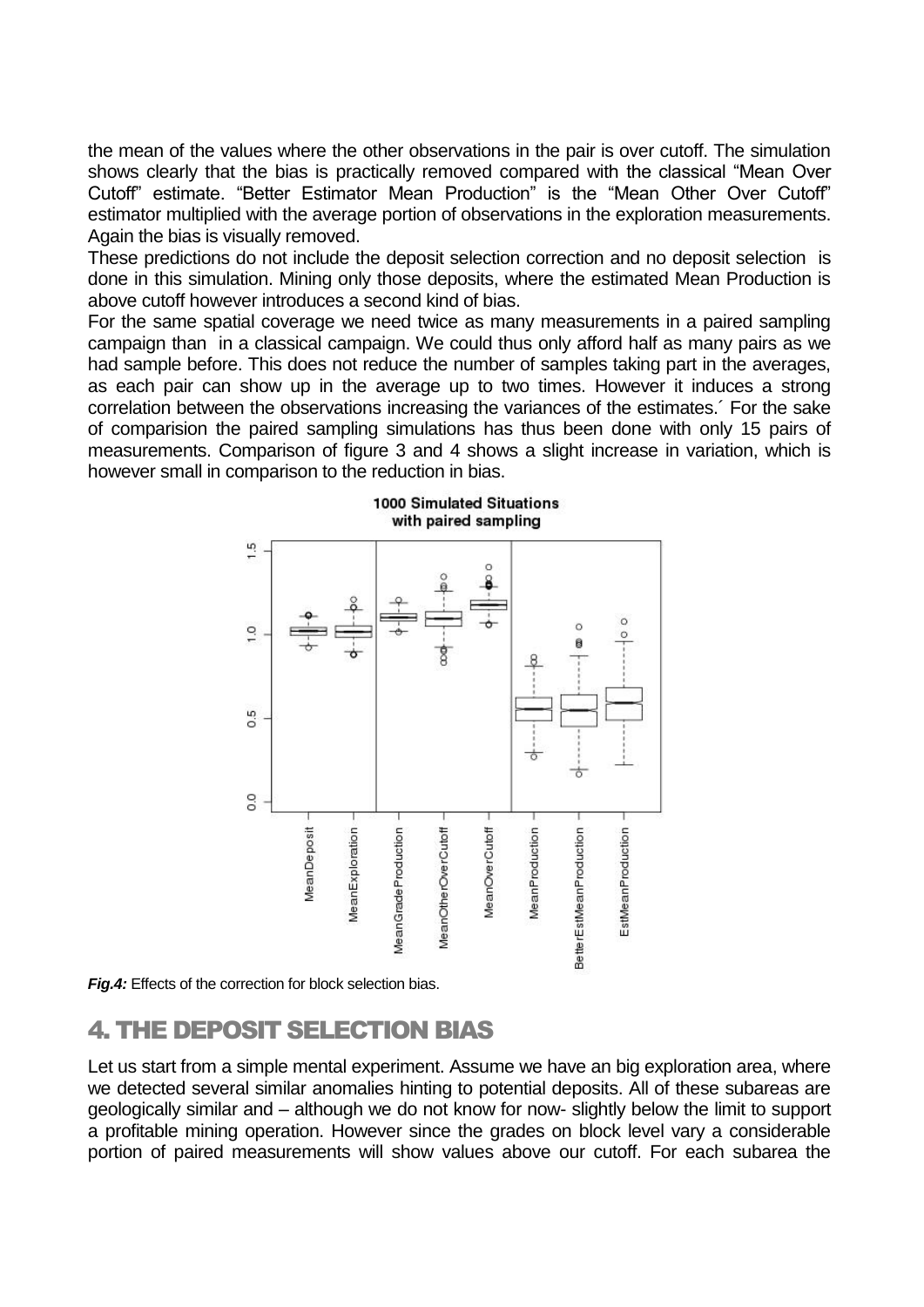exploration sample can be seen as a new sample of the same statistical population of pairs. By chance some of the deposits with thus seem profitable due mean high by chance. The lower the true average grade of the deposits, the lower the portion of these deposits will be. However finally we are only interested in these and for all these the true production is overestimated.

However not all deposits are the same. The true mean production varies and its unbiased predictions vary even more. In principle we would need to know the full joint distribution of the production of a deposit and its prediction. This however cannot be estimated, for example, because deposits are very different and because deposits with low predicted grades are not even mined.

Figure 5 demonstrates the effects of the deposit selection bias and its correction in with the 1000 simulated datasets. Each of the four panels (a)-(d) shows a dot for each of the 1000 simulated possible grade fields. "Content actually mined" forming the y-axis in panels (a)-(c) is the mean content that would be processed if only the blocks with a center measurement over cutoff 1 are mined and processed. The x-axes in these plots show different predictions of the total content. "Predicted minable content" in Panel (a) is the classical estimate of the content as in Estimated Production in figure 4. The choice mining a deposit is done based on such an estimate. The critical content was set to 0.5, such that deposits in the green half of the graphic



*Fig.5:* A simulation of 1000 deposits. We assume that only deposits with estimated producible content above a cutoff of 0.5 kg per ton are going into production.

- (a) Using the classical estimate
- (b) Using the block selection bias corrected estimator from section 3
- (c) Using the block and deposit selection bias corrected estimator from section 5
- (d) The block selection bias corrected estimator, correct and uncorrected for the deposit selection bias.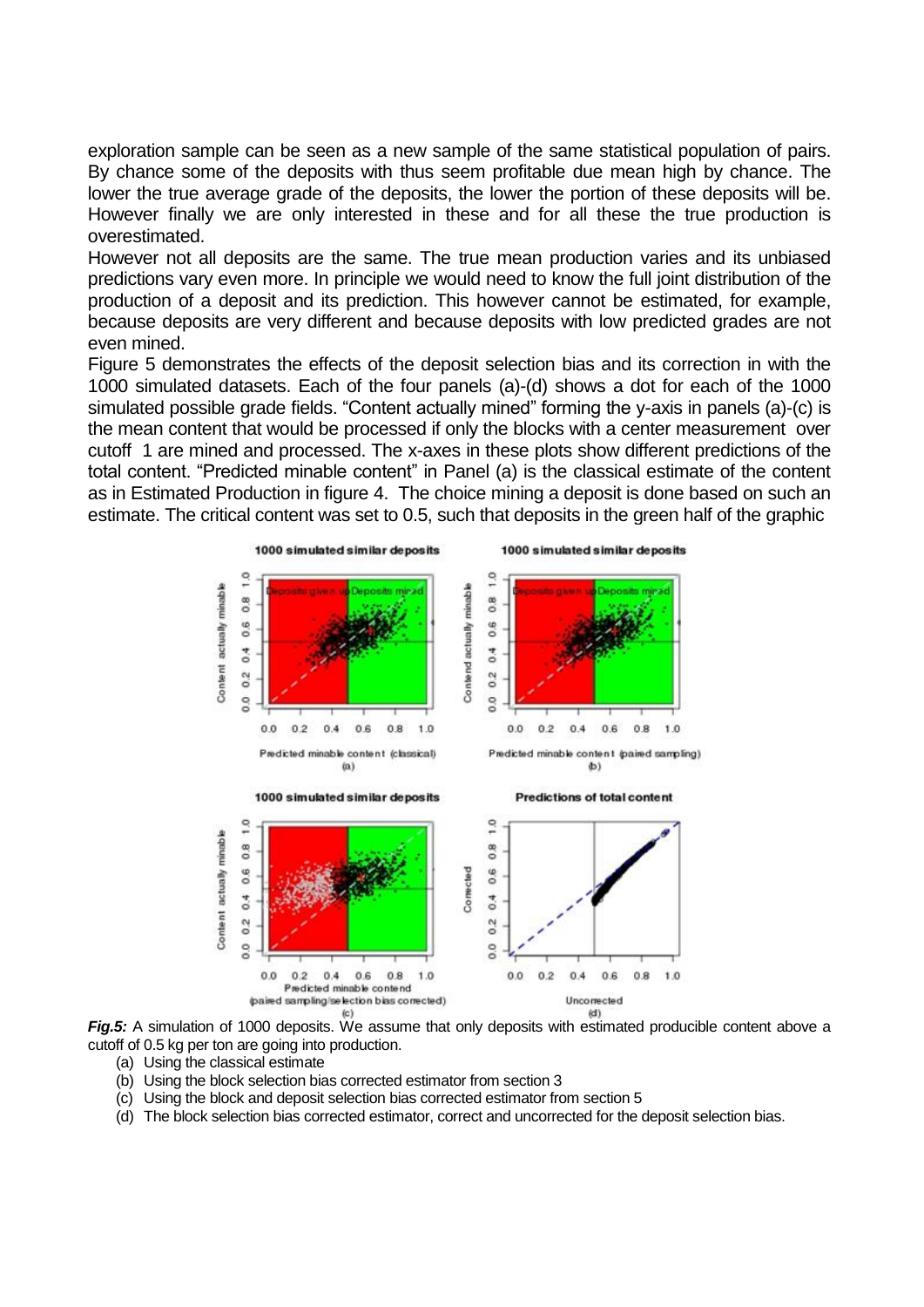would be mined and those on the red half not. The red dot shows the mean over the deposits mined. Each panel has gray dashed x=y line. Panel (a) shows the red dot substantially below the line, implying that we overestimated the total production. Panel (b) of figure 5 shows the same thing using the improved prediction proposed in section 3 instead. The bias is reduced but not completely removed, because it is not corrected for the deposit selection bias. The reason for the bias is similar to the block selection bias. Clearly some deposits with a potential production above the critical content will have a predicted content below this and thus not be mined and vice versa. Unlike for blocks there is however unfortunately no possibility of doing a second conditional sampling of the mine.

It is easy to prove that a deposit selection bias is always present, because conditioned to the actual expected production in the deposit our predictor of the deposits value is unbiased. If now it is conditioned to high values of the estimate the expectation must increase. This increase will be small for high grade deposits which will very likely be predicted being above cutoff and comparably large for deposits near the profitability limit.

The interpretation of this kind of bias is quite complicated: The total production for a deposit can be predicted unbiasedly with the method proposed in section 3. So if we would mine each and every deposit we explored in the long term the mean of productions would converge to the mean of the predictions. However if we mine the deposits only when the predicted content is above some limit a long sum over all these selected deposits productions will fall short of the sum of the predicted productions for these deposits.

# 5. CORRECTING FOR THE DEPOSIT SELECTION BIAS

We neither have a possibility of repetitive sampling nor a parametric statistical model nor a prior for the true distribution of the mean values of deposits. We don't even have a sample of similar deposits. All we have is

- A small sample of pairs  $(A_i, B_i)$  from an otherwise unknown statistical population.
- A nonlinear transformation of these pairs to a variable  $X_i$  of which the mean is taken as our unbiased estimate of expected content (generating earnings). The variable is  $X_i=$ 0.5 ( $A_i$  1 $_{Bisc}$  +  $B_i$  1 $_{Aisc}$ ), where  $A_i$  and  $B_i$  are the two measurements, c is the Block cutoff and  $1*$  is the indicator function of condition  $*$ .
- A nonlinear transformation of these pairs to a variable  $Y_i$  of which the mean is taken for our unbiased estimated of the expected portion of the deposit to be processed (generating processing costs). The variable is  $Y_i = 0.5$  ( $1_{A_i>c} + 1_{B_i>c}$ ).
- This results again in a pair of dependent variables  $(X_i, Y_i)$ .
- In a simplistic economical model the unconditional production value V of the deposit can be predicted unbiasedly as a linear function

$$
V = (p_M (\sum X_i/n - g_r) - p_P \sum Y_i/n)T - p_I
$$

of these pairs, where n is the number of pairs,  $p_M$  is the discounted selling price of the produced raw material,  $p_P$  are the discounted processing costs per ton ore, T is the total tonnage of the sampled deposit,  $p_1$  are the discounted investment costs and  $g_r$  is the residual grade that which cannot be recovered during processing.

• The deposit is selected if V is above some profitability cutoff  $c<sub>0</sub>$  for the whole deposit.

If the statistical population would be the sample, indeed V would be the true value of the mine. However conditioning to those cases with V above cutoff, we introduce a positive bias. The magnitude of the bias however depends on the distribution of the statistical population of pairs itself. Our best estimate for this population is the sample itself. We can draw random samples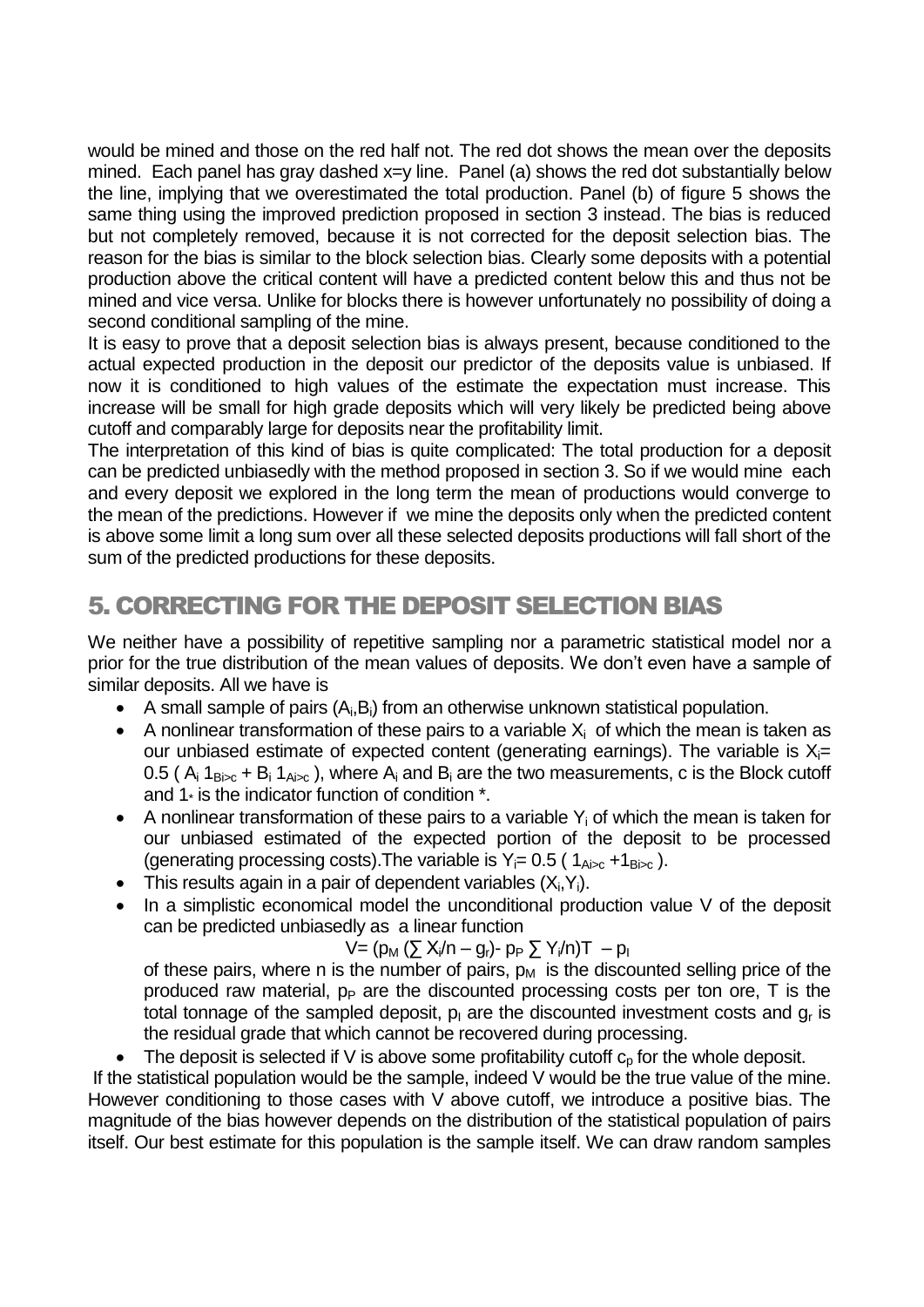(with replacement) from this population to simulate the effect of the deposit selection. Due to the unbiasedness of the estimators we expect estimators applied to this resampled dataset to have the V of the original dataset as expectation. However conditioning now to estimates above cutoff will again introduce the selection bias. The conditional expectation of the newly predicted V minus the original V conditioned to estimated values being above  $c<sub>p</sub>$  is thus the bias the predictor would have for this smaller but similar statistical population. A mean over such simulated differences can thus be used as an approximate computation of the selection bias in the current situation. Such techniques are commonly known as nonparametric bootstrap (e.g. Davison&Hinkley 1997). Subtracting the bootstrapped bias from the estimate provides a new estimate of the expected value of the mine conditioned to being selected. A prove for precise properties of this correction is not yet available. Figure 5 shows example calculations for 1000 simulated deposits. Instead of focusing on V, which is unknown because we don't have prices, we only look at the critical part, i.e. the predicted content  $\sum X_i/n$ .

Panel (c) of Figure 5 shows deposit selection bias corrected estimates on the x-axis. Of course this bias correction does not make sense for the deposits that won't be mined, which are thus plotted in gray. The decision whether or not a deposit is mined is still done based on the paired sampling based content estimation. The bias corrected predictor however predicts some of the deposits now below the 0.5 cutoff, saying that we must expect that the deposits estimated only slightly over cutoff will indeed on average have a content below cutoff. In this panel the red dot showing the average for estimate and true value of the mined deposits is indeed on the x=y line expressing the approximate unbiasedness of the corrected estimator. Panel (d) shows the effect of the correction plotting the deposit selection bias corrected predictions against the predictions not corrected for a deposit selection bias. The correction is stronger for low predictions corresponding to the intuition that for a deposit with observed low values it is more likely to actually have a true mean below the cutoff than for those, for which high values were observed.

# 7. CONCLUSIONS AND OUTLOOK

The paper explains two sources of bias in mining statistics, which are generated by the rules we apply for exploiting the mine: Mining is only started, if the deposit looks profitable enough, a block is only processed if its concentration is high enough. It provides solutions for a very simple setting, which ignores varying cutoffs, dependent decisions on blocks, problems of block accessibility, the ultimate pit problem and any sort of discounting or spatial structure. If other decision rules are used, the actual production would be different and thus other quantities need to be estimated. However - starting from this first simple approach - estimation rules for more complicated situations might be derived, whenever the precise situation is clarified.

### REFERENCES

Chambers, J. M., W.S. Cleveland, B. Kleiner, B., P.A. Tukey, 1983, Graphical Methods for Data Analysis*.* Belmont, Wadsworth International Group, 395 p.

Cressie, N.C., 1993, Statistics of spatial data: New York, Wiley, 928p.